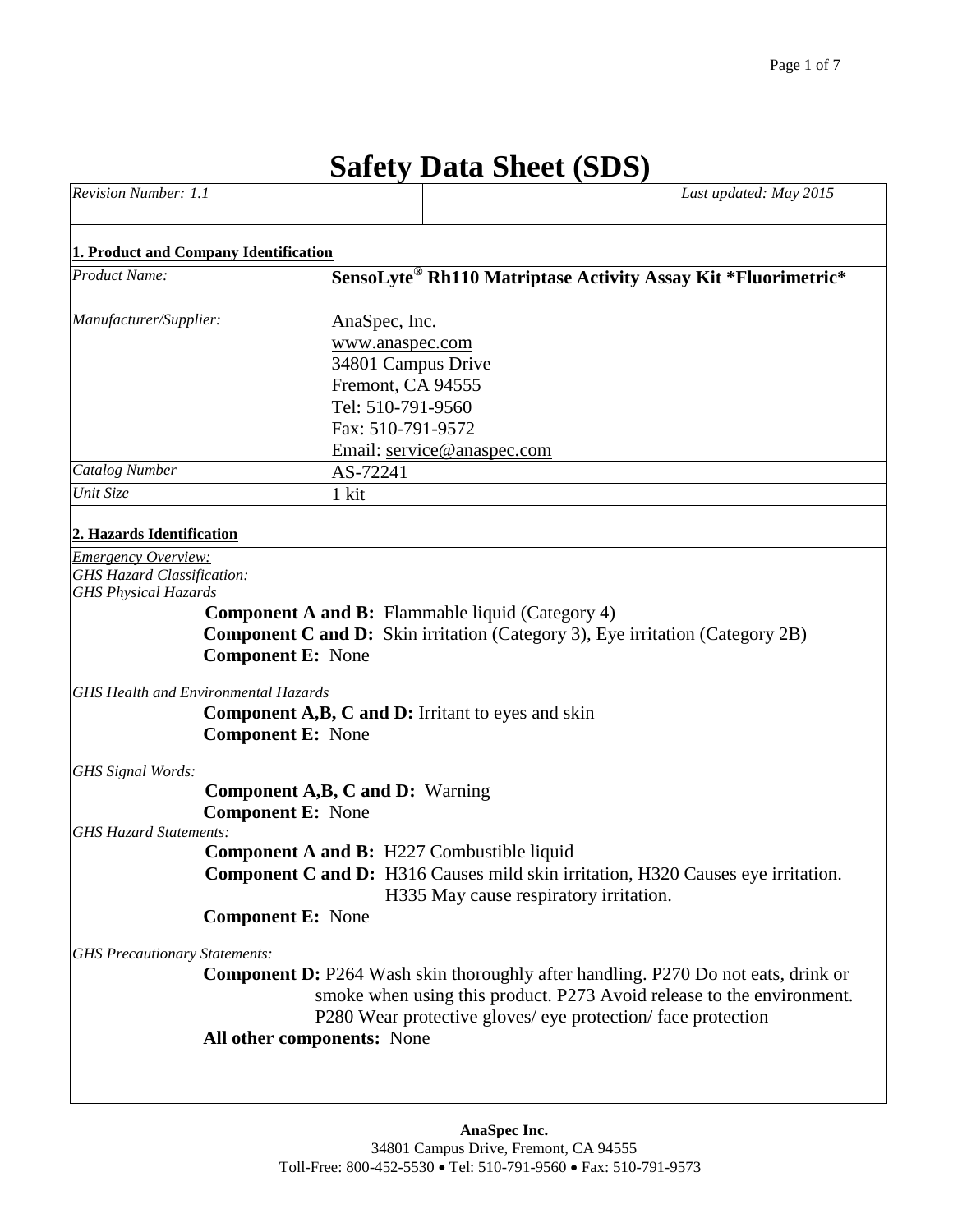| <b>HMIS</b> Classification: |                            |                     |                     |                     |
|-----------------------------|----------------------------|---------------------|---------------------|---------------------|
| <b>Component A:</b>         | <b>Component B:</b>        | <b>Component C:</b> | <b>Component D:</b> | <b>Component E:</b> |
| Health hazard: 0            | Health hazard: 0           | Health hazard: 0    | Health hazard: 1    | Health hazard: 0    |
| Flammability: 2             | Flammability: 2            | Flammability: 1     | Flammability: 0     | Flammability: 0     |
| Physical hazards: 0         | <i>Physical hazards:</i> 0 | Physical hazards: 0 | Physical hazards: 0 | Physical hazards: 0 |

#### *NFPA Rating:*

| Component A:                | Component B:                | Component C:                | <b>Component D:</b>         | Component E:         |
|-----------------------------|-----------------------------|-----------------------------|-----------------------------|----------------------|
| Health hazard: 0            | Health hazard: 0            | Health hazard: 0            | Health hazard: 1            | Health hazard: 0     |
| Fire: 2                     | Fire: 2                     | Fire: 1                     | Fire: $\theta$              | Fire: $0$            |
| <i>Reactivity hazard:</i> 0 | <i>Reactivity hazard:</i> 0 | <i>Reactivity hazard:</i> 0 | <i>Reactivity hazard:</i> 0 | Reactivity hazard: 0 |

#### **3. Composition / Information on Ingredients**

| Chemical Name:     | Description                   | CAS Number:   |
|--------------------|-------------------------------|---------------|
| <b>Component A</b> | <b>Contains DMSO</b>          | $67 - 68 - 5$ |
| <b>Component B</b> | <b>Contains DMSO</b>          | $67 - 68 - 5$ |
| <b>Component C</b> | Matriptase, human recombinant | <b>NA</b>     |
| <b>Component D</b> | <b>Assay Buffer</b>           | <b>NA</b>     |
| <b>Component E</b> | Leupeptin solution            | 103476-89-7   |

### **4. First Aid Measures**

**General advice**

Consult a physician. Show this safety data sheet to the doctor in attendance. Move out of dangerous area.

#### **Component A and B**

*Inhalation:* If breathed in, move person into fresh air. If not breathing, give artificial respiration. Consult a physician.

- *Ingestion:* Do NOT induce vomiting. Never give anything by mouth to an unconscious person. Rinse mouth with water. Consult a physician.
- *Skin:* Wash off with soap and plenty of water. Consult a physician.
- *Eyes:* Flush eyes with water as a precaution.

#### **Component C and D**

- *Inhalation:* If breathed in, move person into fresh air. If not breathing, give artificial respiration. Consult a physician.
- *Ingestion:* Never give anything by mouth to an unconscious person. Rinse mouth with water. Consult a physician.
- *Skin:* Wash off with soap and plenty of water. Consult a physician.
- *Eyes:* Rinse thoroughly with plenty of water for at least 15 minutes and consult a physician.

## **Component E**

Consult a physician. Show this safety data sheet to the doctor in attendance. Move out of dangerous area.

- *Inhalation:* If breathed in, move person into fresh air.
- *Ingestion:* Never give anything by mouth to an unconscious person. Rinse mouth with water. Consult a physician.
- *Skin:*Wash off with soap and plenty of water.
- *Eyes:*Flush eyes with water as a precaution.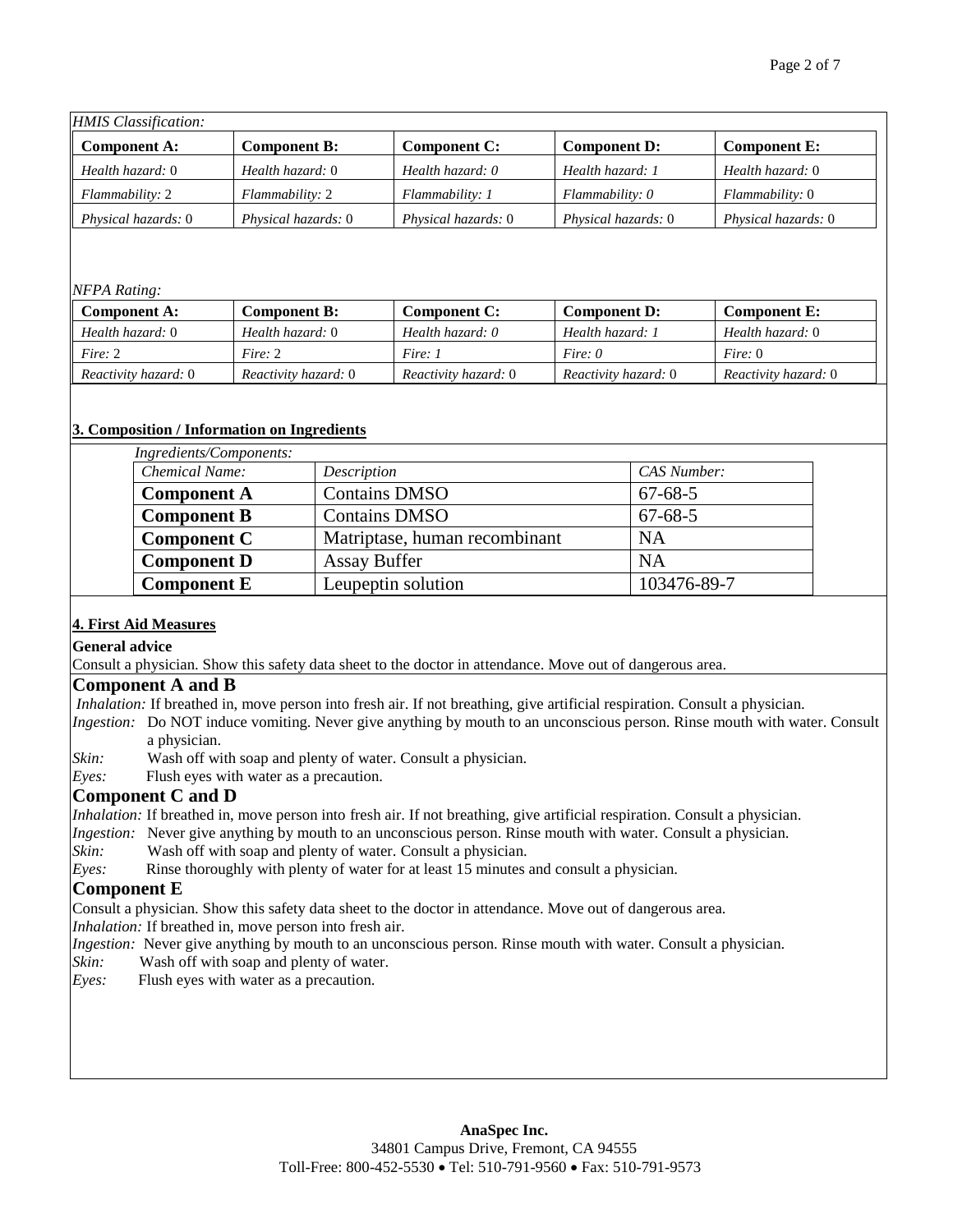| <b>5. Fire Fighting Measures</b>     |                                                                             |
|--------------------------------------|-----------------------------------------------------------------------------|
| Extinguishing media:                 | <b>Component A and B:</b> For small fires, use dry chemical, or carbon      |
|                                      | dioxide. For large fires, use water spray from a safe distance.             |
|                                      | <b>Component C, D and E:</b> Use water spray, dry chemical or carbon        |
|                                      | dioxide.                                                                    |
| Special firefighting procedures:     | <b>Component A and B:</b> Fire fighters should wear positive pressure self- |
|                                      | contained breathing apparatus and full turnout gear.                        |
|                                      | <b>Component C, D and E:</b> Wear self-contained breathing apparatus if     |
|                                      | necessary.                                                                  |
| Unusual fire and explosions hazards: | <b>Component A and B:</b> Combustible liquid and vapor. Vapors are          |
|                                      | heavier than air and may travel to a source of ignition and flash back.     |
|                                      | Vapors can spread along the ground and collect in low or confined           |
|                                      | areas. Hazardous carbon oxides and sulphur oxides formed under fire         |
|                                      | conditions.                                                                 |
|                                      | <b>Other Components: None</b>                                               |

# **6.** *Accidental* **Release Measures**

| Containment and spill response | <b>Component A and B:</b> Immediately contact emergency personnel.<br>Prevent further leakage or spillage if safe to do so. Avoid breathing<br>vapors or mist. Remove all sources of ignition and provide ventilation.<br>Collect with an electrically protected vacuum cleaner, by wet-brushing,<br>or by absorbing with vermiculite, sand or earth, and place in<br>appropriate container for disposal. Do not let material enter drains.<br>Discharge into the environment must be avoided.<br><b>Component C and D:</b> Do not let product enter drains. Soak up with<br>inert absorbent material and dispose of as hazardous waste. Keep in<br>suitable, closed containers for disposal. |
|--------------------------------|-----------------------------------------------------------------------------------------------------------------------------------------------------------------------------------------------------------------------------------------------------------------------------------------------------------------------------------------------------------------------------------------------------------------------------------------------------------------------------------------------------------------------------------------------------------------------------------------------------------------------------------------------------------------------------------------------|
| <b>PPE</b>                     | Use personal protective equipment                                                                                                                                                                                                                                                                                                                                                                                                                                                                                                                                                                                                                                                             |

# **7. Handling and Storage**

# **Component A and B:**

*Handling:* Wash thoroughly after handling. Remove and wash any contaminated clothing. Keep container tightly closed and avoid contact with eyes, skin, and clothing. Use with adequate ventilation and avoid ingestion and inhalation. Keep away from heat and flame.

*Storage:* Store in a tightly closed container away from moisture, heat, and flame. Store away from incompatible substances. Storage under a nitrogen blanket has been recommended.

# **Component C,D and E:**

*Handling:* Avoid contact with skin and eyes.

*Storage:* Keep container tightly closed in a dry and well-ventilated place.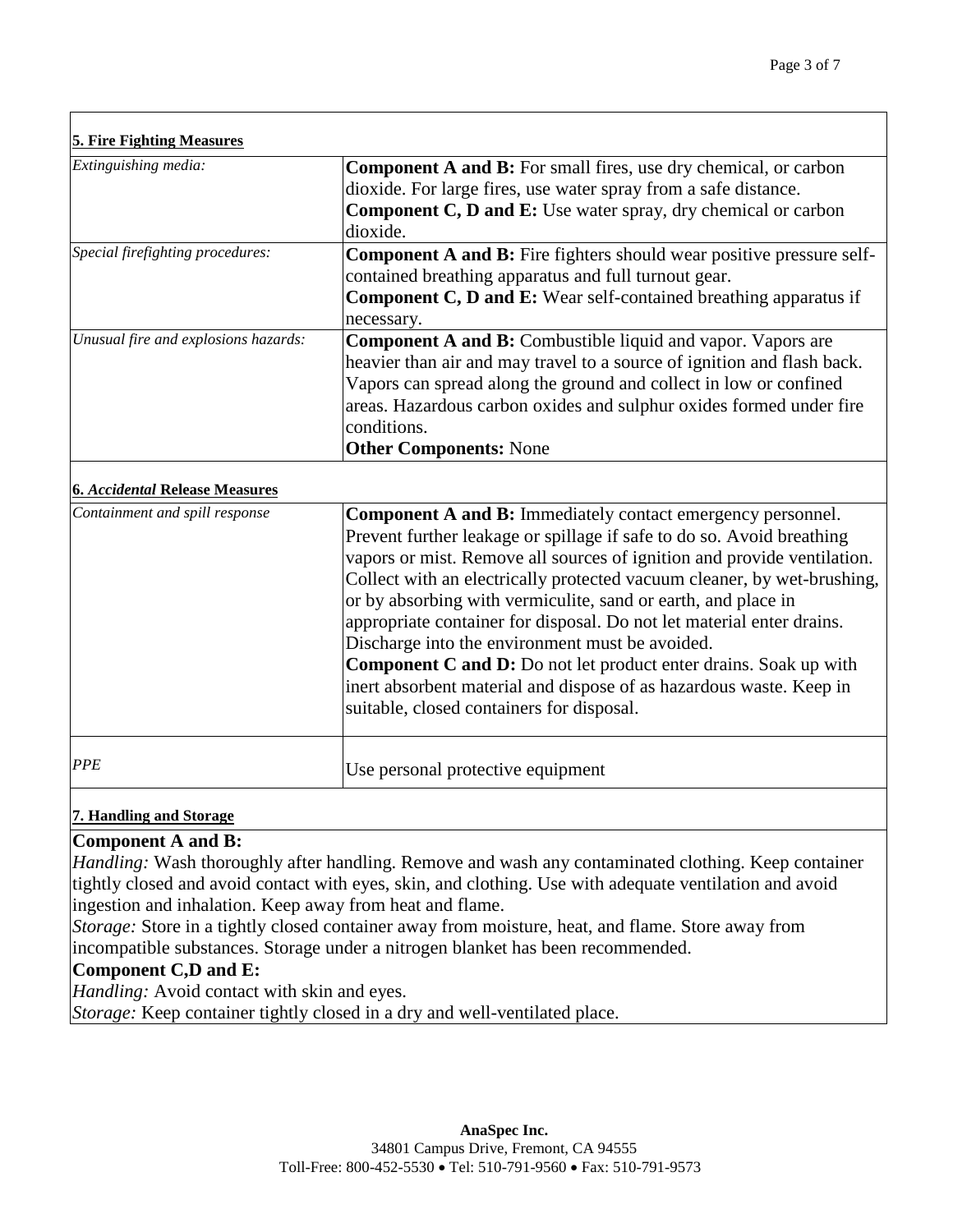#### **8. Exposure Controls / Personal Protection**

| Engineering controls | <b>Component A and B:</b> Facilities storing and using this material should be equipped<br>with a safety shower and eyewash station. Adequate ventilation should also be present. |
|----------------------|-----------------------------------------------------------------------------------------------------------------------------------------------------------------------------------|
|                      | Avoid contact with skin, eyes and clothing. Wash hands before breaks and                                                                                                          |
|                      | immediately after handling the product.                                                                                                                                           |
|                      | <b>Other Components:</b> Not applicable.                                                                                                                                          |
| PPE                  | Components A, B, C, D, and E:                                                                                                                                                     |
|                      | Respiratory System: A respiratory protection program that meets OSHA's 29 CFR                                                                                                     |
|                      | 1910.134 and ANSI Z88.2 requirements or European Standard EN 149 must be                                                                                                          |
|                      | followed whenever workplace conditions warrant respirator use.                                                                                                                    |
|                      | <i>Skin and Body:</i> Wear appropriate work uniform or laboratory coat to prevent skin                                                                                            |
|                      | exposure.                                                                                                                                                                         |
|                      | <i>Hands:</i> Use chemical resistant, impervious gloves. Appropriate techniques should be                                                                                         |
|                      | used to remove potentially contaminated gloves.                                                                                                                                   |
|                      | <i>Eyes:</i> Wear chemical splash goggles (EN166)                                                                                                                                 |
|                      |                                                                                                                                                                                   |

# **9. Physical and Chemical Properties**

| Liquid              |  |
|---------------------|--|
| Not determined      |  |
| Soluble             |  |
| Not determined      |  |
| Component $D - 9.5$ |  |
| Not determined      |  |
| Not determined      |  |
| Not determined      |  |
| Not determined      |  |
| Not determined      |  |
|                     |  |

# **10. Stability and Reactivity**

| <b>Thermal Decomposition</b>        | Not applicable |
|-------------------------------------|----------------|
| Dangerous Products of Decomposition | Not applicable |
| Dangerous Reactions                 | Not applicable |

#### **11.Toxicological Information**

| <b>RTECS</b> Number | <b>Component A and B: PV6210000</b><br><b>Other Components: N/A</b> |
|---------------------|---------------------------------------------------------------------|
| <i>Toxicity</i>     | <b>Component A and B</b> contain DMSO.                              |
|                     | For <b>DMSO</b>                                                     |
|                     | Oral LD50                                                           |
|                     | LD50 Oral - rat - $14,500$ mg/kg                                    |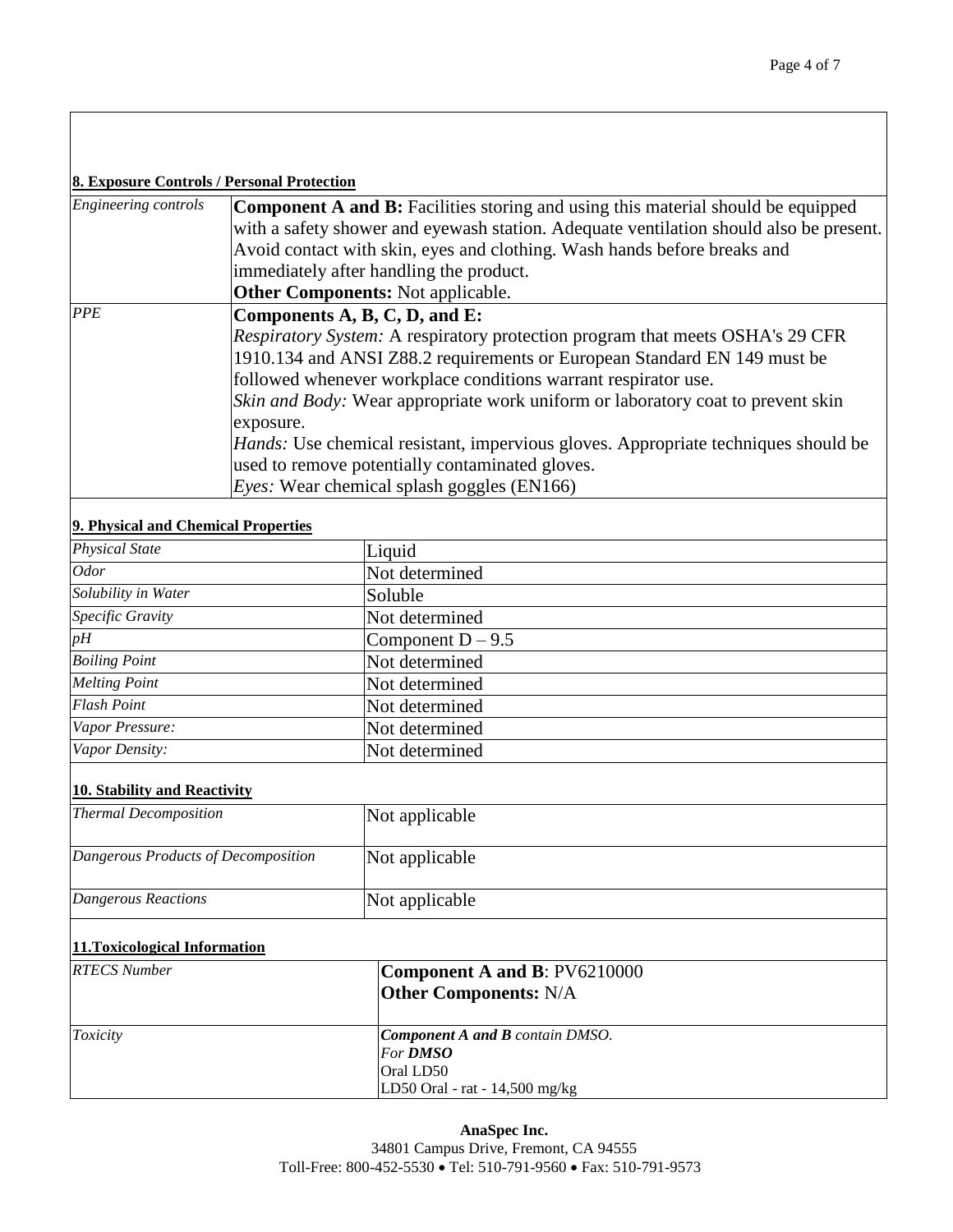|                                           | Inhalation LC50                                                                     |
|-------------------------------------------|-------------------------------------------------------------------------------------|
|                                           | LC50 Inhalation - rat $-4 h - 40250$ ppm                                            |
|                                           | Dermal LD50                                                                         |
|                                           | LD50 Dermal - rabbit $-$ > 5,000 mg/kg                                              |
|                                           | Other Components: Not Applicable                                                    |
|                                           |                                                                                     |
| Health Hazards                            | No data available                                                                   |
| Potential Hazards                         | <b>Potential Health Effects</b>                                                     |
|                                           | <i>Inhalation</i> : May be harmful if inhaled. Causes respiratory tract irritation. |
|                                           | Ingestion: Harmful if swallowed.                                                    |
|                                           | Skin: May be harmful if absorbed through skin. May cause skin irritation.           |
|                                           | <i>Eyes:</i> Causes eye irritation.                                                 |
|                                           | Aggravated Medical Condition: Avoid contact with DMSO solutions containing          |
|                                           | toxic materials or materials with unknown toxicological properties. Dimethyl        |
|                                           | sulfoxide is readily absorbed through skin and may carry such materials into the    |
|                                           | body.                                                                               |
| Carcinogenicity:                          | No data available                                                                   |
| OSHA Permissible Exposure Limit(PEL) Data | No data available                                                                   |
| <b>ACGIH Threshold Limit Values (TLV)</b> | No data available                                                                   |

#### **12. Ecological Information**

For Dimethyl sulfoxide (DMSO) CAS-No. 67-68-5 (**Component A and B** contain DMSO)

#### **Toxicity**

Toxicity to fish LC50 - Pimephales promelas (fathead minnow) - 34,000 mg/l - 96 h

LC50 - Oncorhynchus mykiss (rainbow trout) - 35,000 mg/l - 96 h

Toxicity to daphnia and other aquatic invertebrates. EC50 - Daphnia pulex (Water flea) - 27,500 mg/l

Toxicity to algae EC50 - Lepomis macrochirus (Bluegill) -  $> 400,000$  mg/l - 96 h

**Other Components***:* No data available

#### **Components A, B, C, D and E**

*Persistence and degradability* No data available *Bioaccumulative potential* No data available *Mobility in soil* No data available *PBT and vPvB assessment* No data available *Other adverse effects* No data available

#### **13. Disposal Considerations**

The combustible material (**Component A and B**) may be burned in a chemical incinerator equipped with an afterburner and scrubber. Offer surplus and non-recyclable solutions to a licensed disposal company.

#### **Contaminated packaging**

Dispose of as unused product.

#### **14. Transport Information:**

| <b>UN</b> Number           | N/A |
|----------------------------|-----|
| <b>Hazard Class</b>        | N/A |
| <b>Packing Group</b>       | N/A |
| Proper Shipping Name (DOT) | N/A |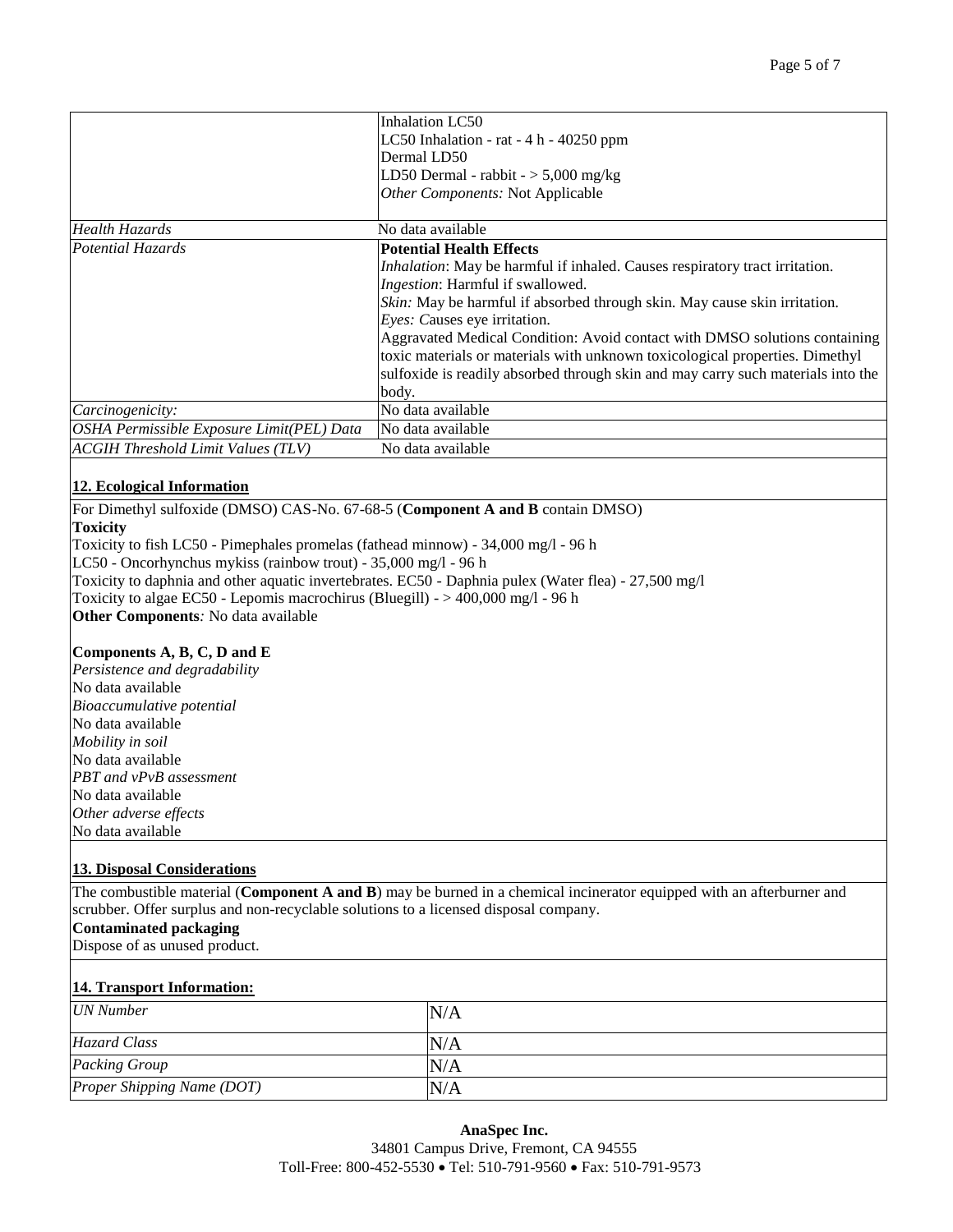| 15. Regulatory information                    |                                                                                                                                                                                                                                                          |
|-----------------------------------------------|----------------------------------------------------------------------------------------------------------------------------------------------------------------------------------------------------------------------------------------------------------|
| California Proposition 65                     | N/A                                                                                                                                                                                                                                                      |
| US TSCA (Toxic Substance Control Act)         | Component A, B, C and D: Listed<br><b>Component E: Not Listed</b>                                                                                                                                                                                        |
| <b>US CERCLA (Comprehensive Environmental</b> | Component A and B: $261.33$ 8(d).                                                                                                                                                                                                                        |
| Response, Compensation, and Liability Act)    | Component C,D and E: N/A                                                                                                                                                                                                                                 |
| <b>IUS SARA Title III</b>                     | <b>Component A and B</b><br>SARA 302 components: N/A<br>SARA 313 components: N/A<br>SARA 311/312 Hazards: Fire Hazard, Chronic Health Hazard<br>Component C,D and E<br>SARA 302 components: N/A<br>SARA 313 components: N/A<br>SARA 311/312 Hazards: N/A |
| <b>US Clean Air Act</b>                       | Component A, B, C, D, and E<br>Listed under Hazardous Air Pollutants: Not listed<br>Listed under Class 1 Ozone Depletors: Not listed<br>Listed under Class 2 Ozone Depletors: Not listed                                                                 |
| <b>US Clean Water Act</b>                     | Components A, B, C, D, and E<br>Listed under "Hazardous Substances": Not listed<br>Listed under "Priority Pollutants": Not listed<br>Listed under "Toxic Pollutants": Not listed                                                                         |

# *US States: Right-to-Know: Listed in the following States:*

| <b>Component A:</b>  | <b>Component B:</b>  | <b>Component C:</b>  | Component D:  | <b>Component E:</b> |
|----------------------|----------------------|----------------------|---------------|---------------------|
| Pennsylvania         | Pennsylvania         | Pennsylvania         | Pennsylvania  | <b>NA</b>           |
| <b>Revision Date</b> | <b>Revision Date</b> | <b>Revision Date</b> | CAS 7647-14-5 |                     |
| 2007-03-01           | 2007-03-01           | 2007-03-01           | CAS 77-86-1   |                     |
| CAS 67-68-5          | CAS 67-68-5          | CAS 56-81-5          |               |                     |
|                      |                      | CAS 77-86-1          |               |                     |
| New Jersey           | New Jersey           | New Jersey           | New Jersey    | <b>NA</b>           |
| <b>Revision Date</b> | <b>Revision Date</b> | <b>Revision Date</b> | CAS 7647-14-5 |                     |
| 2007-03-01           | 2007-03-01           | 2007-03-01           | CAS 77-86-1   |                     |
| CAS 67-68-5          | CAS 67-68-5          | CAS 56-81-5          |               |                     |
|                      |                      | CAS 77-86-1          |               |                     |
| <b>Massachusetts</b> | <b>Massachusetts</b> | <b>Massachusetts</b> | Massachusetts | <b>NA</b>           |
| N/A                  | N/A                  | <b>Revision Date</b> | N/A           |                     |
|                      |                      | 2007-03-01           |               |                     |
|                      |                      | CAS 56-81-5          |               |                     |
|                      |                      | CAS 77-86-1          |               |                     |